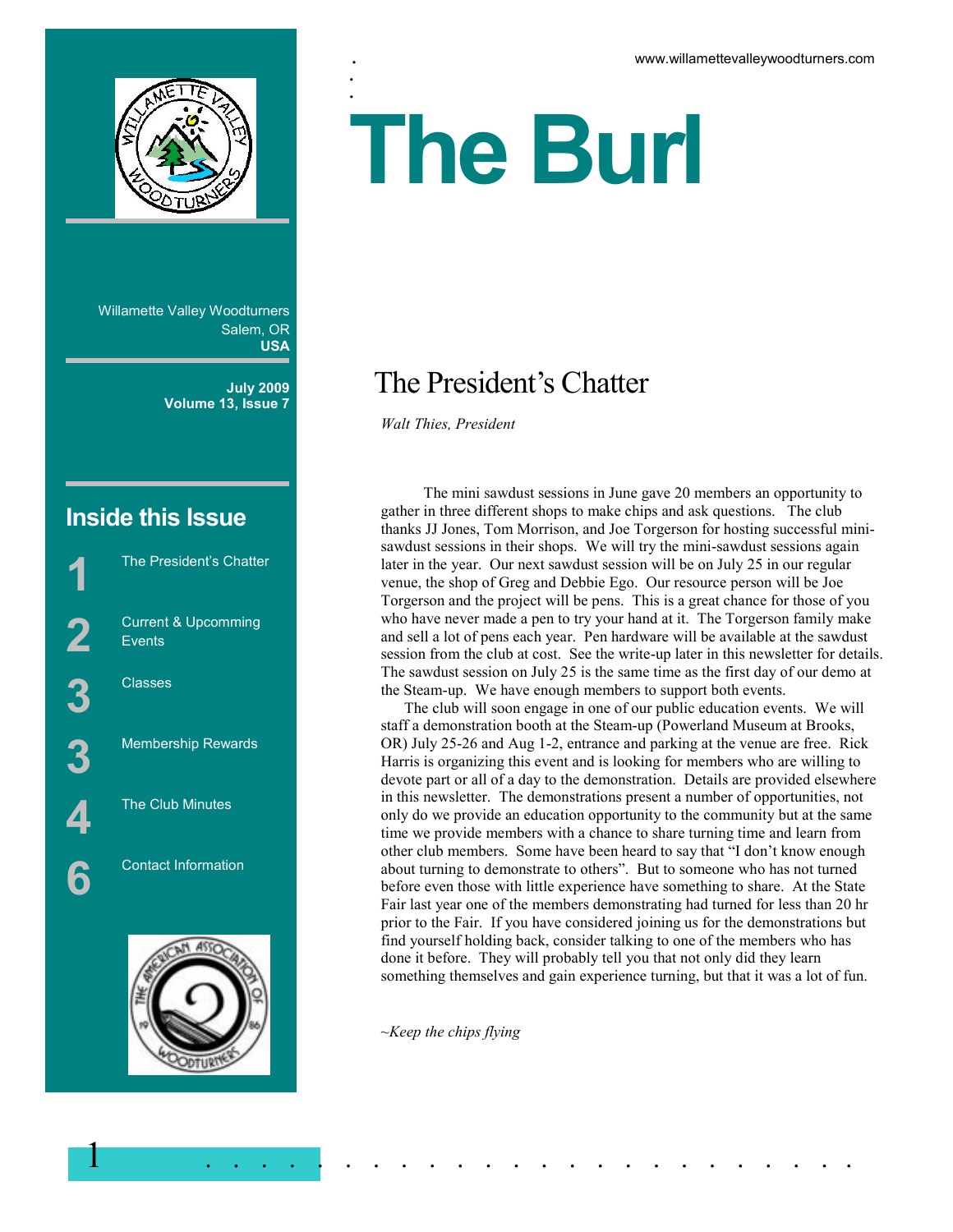**Tuesday, July 9th, 2009 Opens 6:00 p.m. Center 50+ 2615 Portland Rd., NE. Salem, OR 97303 (503) 588-6303.**  *July Club meeting* 

Scott Leavengood.

#### **New Members**

We extend a hearty welcome to all our new members. We are glad to have you.

Paul Beck

# Current & Upcoming Events

# **July 9th Meeting:**

## **Scott Leavengood --- Wood properties**

The July meeting will be Scott Leavengood. Scott is Oregon's only Wood Technology Extension person and will talk to us about wood properties. With a better understanding of wood and how it behaves, we should better understand why our turnings change shape, warp, shrink, etc. He won't be making chips fly but he should help us as we make chips and make better wood turnings.

# *Upcoming Topics*

#### **August 13 meeting:**

JJ Jones --- Hollowing **September 10 meeting:**  Bob Beck --- pyrography

#### **Summer Demonstrations~**

 The club has accepted invitations to staff a demonstration booth at two events this year: the Steam-up at the Powerland museum at Brooks, OR and the State Fair. We are invited to demonstrate at the Steam-up both weekends of the event: July 25-26 and August 1-2, from 8:00 to 4:00 each day. Last year was the first year they included a "heritage craft" section, they liked the interaction of the visitors with the woodturners and asked us to demonstrate both weekends of the event.

 The State Fair organization has asked us to demonstrate six days, September 2- 7, from 10 AM through 8 PM. The club will conduct itself about the same at both events: 1, Bring mini lathes, tools and materials. 2. Each member can decide what they want to turn and bring the appropriate materials and tools. Past experience has shown that turning many small objects gathers the attention of more visitors than one or two large objects. Visitors will often stand long enough to see a small object turned to completion. However, if there are a variety of things being worked on having a long term project or two is not bad. 3. We plan to shift off with some talking with visitors while others turn. 4. Those who participate will get free passes to the events for that day. 5. No-one need stay at the demonstration booth all day. 6. Any member who wishes to demonstrate will be welcome to do so and should plan to wear their club nametag and blue t-shirt (which will be provided by the club).

 Additional information will be provided as we get closer to the events. What we need for organizing purposes is a list of those who have an interest in participating, a list of those who can bring a mini lathe, and t-shirt sizes so the shirts can be ordered. Sign-up sheets will be at the front tables at the next two meetings. These events will be coordinated by Rick Harris (503-910-4059). If you can't make it to a meeting to sign-up please call or email Rick. Sign-up even if you can only make it for a half day, Rick will need all the help he can get. Last year we had a great turn-out for both demonstrations. We can easily accommodate 10 people in the booths at one time.

#### **Exploring Art and Woodturning**

2 . . . . . . . . . . . . . . . . . . . . . . . .

A retreat "Exploring Art and Woodturning" sponsored by Pacific NW Woodturning Guild will be held in Gresham on August 7, 8, and 9. Participation will be limited to 20 people. The fee is \$190 for the three days and it includes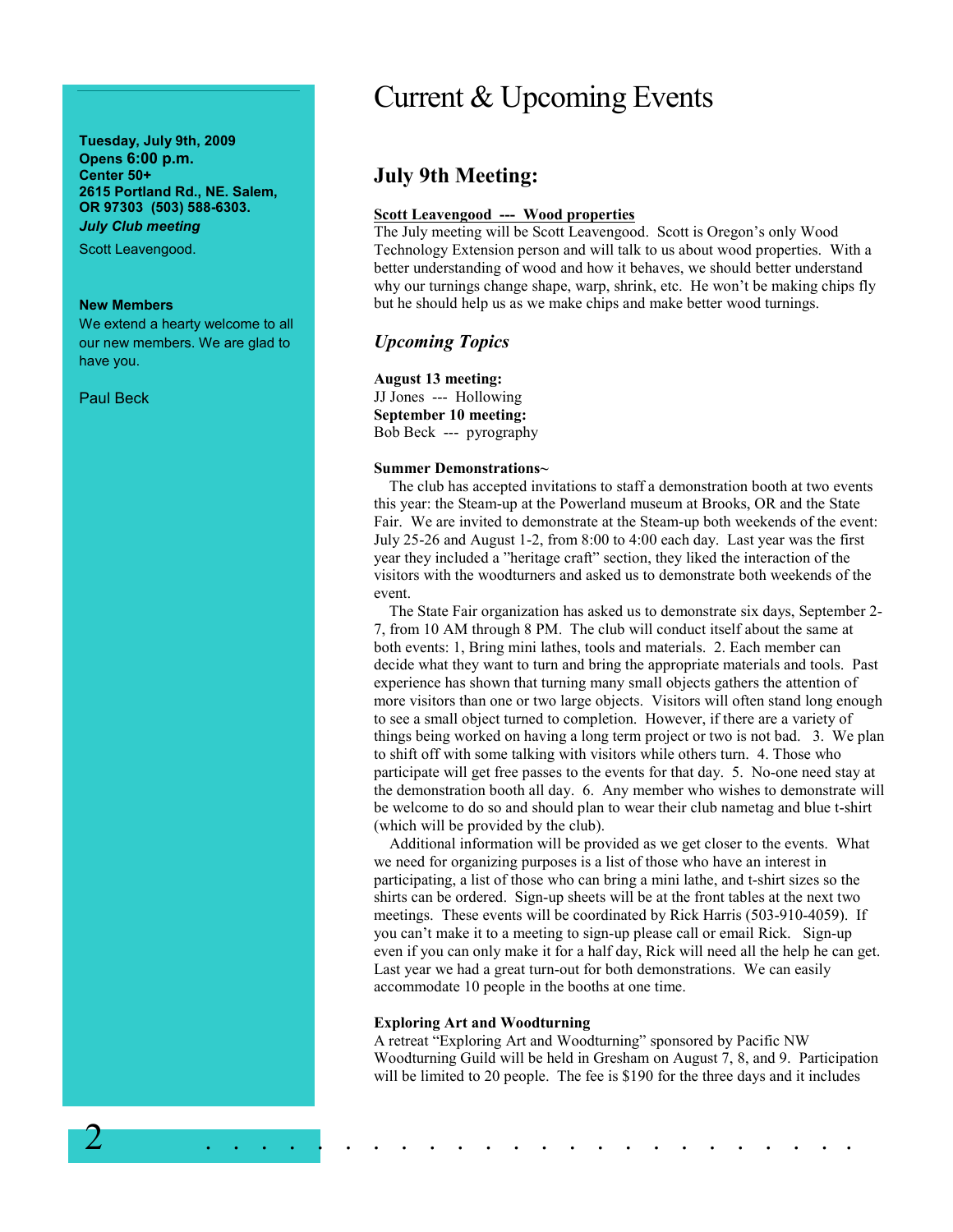#### *Continued from Page 2*

meals. **Reservations must be in by June 18 with a deposit of \$35**. If interested contact David Williams, President of PNWG, email dwilliams97007@yahoo.com

# Classes

# *Coming in July*

Oregon Coast Woodturners Club Lyle Jamieson Demonstration

The Oregon Coast Woodturners club is pleased to host Lyle Jamieson for a one day demonstration. Lyle is known in the turning community for his hollowing tools; but he is also a master sculptor and hollow form turner. If you haven"t seen his work, visit it on-line at www.lylejamieson.com Lyle will be doing the demonstration on Saturday July 11Th at Jerry Kimmel's shop in Yachats. The session will begin at 9AM and last until 5PM, a box lunch will be provided. The cost is \$75.00 per person.

To register please contact Tom Hasting at thasting@yahoo.com ,shop phone 541-867-2992 Cell 503-329-7623

# *Tool Sharpening*

Sharpening classes began in February. The classes will be developed and taught by Nick Stagg. Due to the nature of the subject each class will be attended by 4 members but we anticipate many classes. It will take many days to conduct enough classes but the intent is to make them available to any member who wishes to attend. Members will be expected to bring their own tools to the classes. A sign-up sheet will be available at the meetings to indicate your interest in attending a class. We are planning classes on making hollow forms. If you have an interest either send a note to Walt or indicate your interest by signing-up on the "interest" sheets on the table at the entrance to the next meeting.

# Membership Rewards

# *Wood Gathering*

Sign-up sheets will be available to indicate your availability to help with wood gathering. A limited number of members experienced in the use of a chainsaw will be needed. In addition we will be seeking those who have a pick-up or trailer suitable for transporting wood and those who are willing to help with the loading. If logs are obtained a work party will be planned to slab the logs and process the wood to turning blanks. Anyone who learns of a tree or log that is available to the club should notify Roger Molsom (503-304-9418). Anyone looking for wood to use for turning should contact Roger for wood availability. Be patient this activity will need some time to get properly organized and to balance needs for turning wood with available supplies.

## *Supplies*

3 . . . . . . . . . . . . . . . . . . . . . . . .

The club purchases a few supplies in bulk and sells it to members at club cost. We routinely have superglue (\$5), black or brown superglue (\$10) accelerator (\$6) and Anchor Seal (\$13/gal). Recently the club purchased a small supply of half round protractors (\$6) used to measure the angle ground on a tool and HSS rods (\$3)  $\frac{1}{4}$ " x 8" used to make the round skews demonstrated by Bill McCoy at the October meeting. Bob Quadros will have the resale items still available at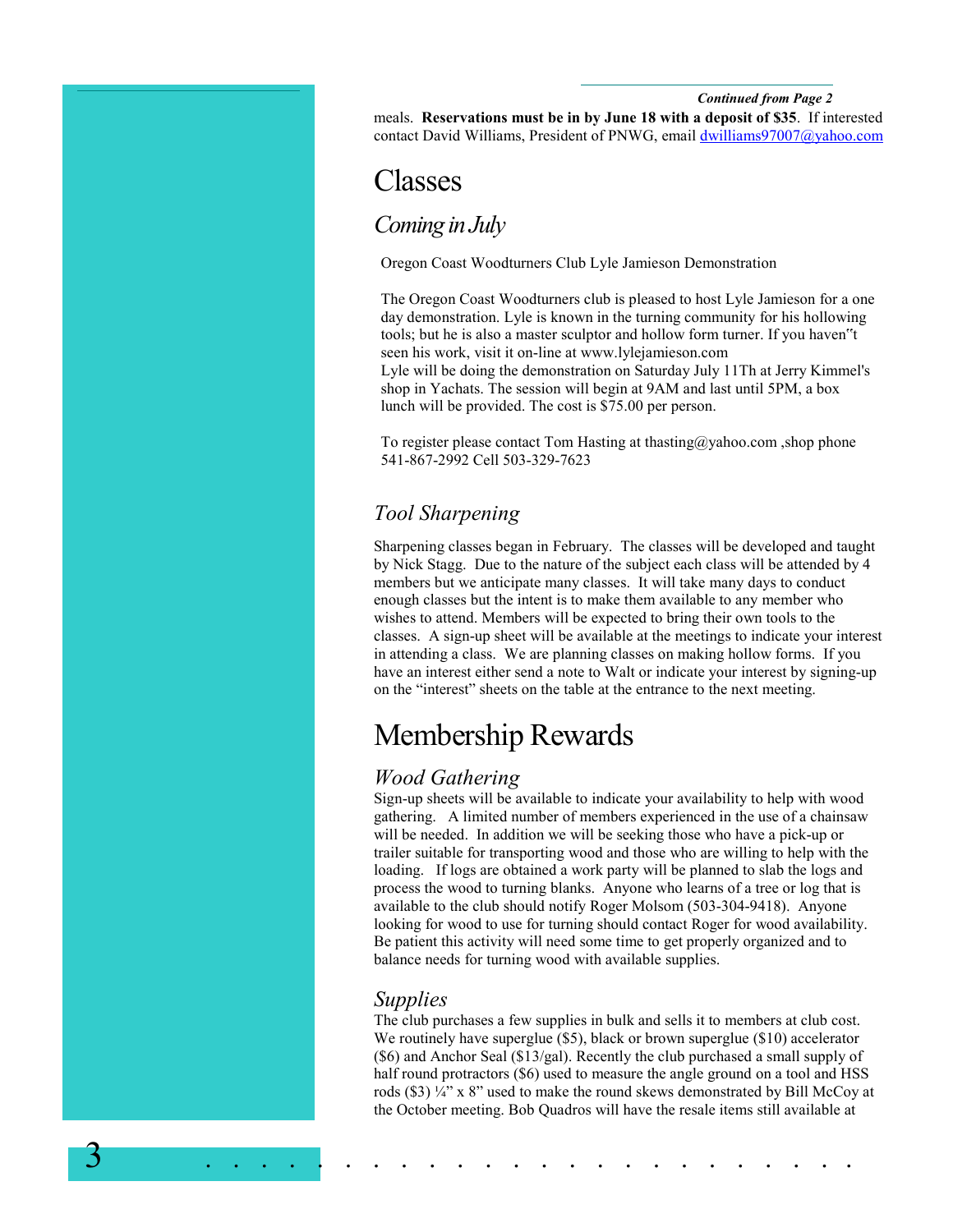*Continued from Page 3*

the meeting. It will expedite sales if you bring the correct change for the items you want.

# *Club Member Discounts*

We have given some basic cuts classes and have just started giving classes in sharpening. Many of our newer members do not yet have a basic set of tools and may not have decided which tools they really need for the turning they are interested in doing. By having four sets of tools we can give any member experience in sharpening and using all of the basic tools. The club received an outright gift of two sets of six tools and an option to buy additional sets at a very favorable discount.

#### *Group tool order*

The club has an opportunity to submit another tool order at a reasonable discount to Craft Supplies USA. To participate in this program the club must submit an order for more than \$1,000, paid for by one source, and delivered to one address. We will get a discount of 13% off of any current price plus shipping is free. For example if we order more than two tools we get a 10% on those tools with an additional 13% taken off and free shipping. Machinery and fluids that require special shipping are not included. If you wish to participate in this program send your list to include catalog number, item name, and price (use the 2008/2009 catalog, or the sale page on their website) and send your list to Walt. We will need to wait with submitting the order until the total is more than \$1,000 so it may be ordered quickly or it may take several months. Contact Walt if you want an estimate of when the next order will be submitted.

Club members are registered with Klingspor's Woodworking Shop at www.woodworkingshop.com or 800-228-0000, they have your name and will give you a 10% discount.

Hartville Tool will give club members a 20% discount for the next year and a 15% discount after that: www.hartvilletool.com or 800-345-2396

If you show your club card at checkout time to the cashier at Woodcraft in Tigard they will give you a 10% discount (may not apply to some machinery).

Show your club card at Rose City Lumber (Westside of Beaverton) and they will give you 10% off of exotic woods and up to 50% off on local hardwoods: rosecitylumber@live.com 503-875-2602.

# The Club Meeting

## *The Secretary's Minutes By Neva Hutchinson Club Meeting Minutes for June 2, 2009*

There were 74 people present…including 7 visitors, and 1 new member Meeting called to order at 6:30 pm Pledge of allegiance Dick called the meeting to order at 6:30. Guests introduced themselves Nick introduced our guests, Stuart and Allan Batty. Stuart turned first, while discussing the main principals he teaches in his classes:

1. Grain – One needs to know where the end and side grains are. In bowl turning one deals with mixed grain due to the rotation of the end and side grains on the piece. Most catches occur when inadvertently cutting end grain – (face a cutting edge up hill in to the end grain).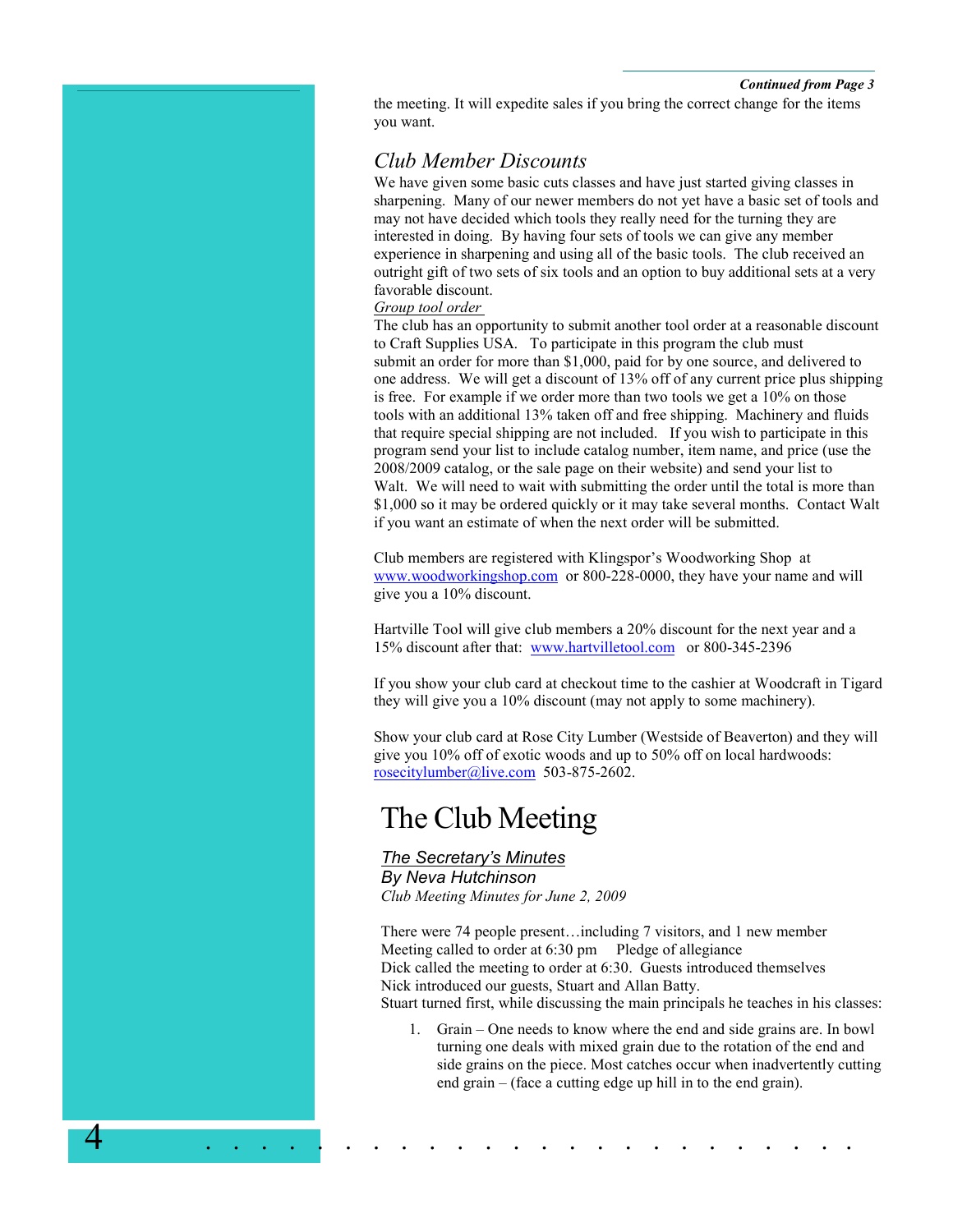*Continued from Page 4*

- 2. Chucking must be secure and safe
- 3. Sharpening Stuart does not use a jig.
	- 1. Correct Type of tool
	- 2. Correct size for the work
	- 3. Correct shape of cutting edge eg. Curved or straight cutting edge etc.
	- 4. Correct cutting angle Stuart uses 40 degrees the majority of his tools
- 4. Tool Rest Height, angle and distance from the piece
- 5. Lathe Speed The faster one can turn the better, always keeping safety in mind. Stuart sets the speed "to where he is nervous but not suicidal." Variable speed is a big asset.
- 6. Stance Your foot position is important.
- 7. Techniques Straight line (2 Dimensional Cut) or curved line (3 Dimensional Cut).

He gave detailed descriptions of the basics of wood turning…proper stance, speed, etc. while he worked on a bowl. He emphasized the importance of sharp tools.

He demonstrated the "bounce" in bowl turning and explained how to hold the bowl gouge to avoid it.

He demonstrated the use of a negative rake scraper.

He pointed out the value of jam chucking as opposed to vacuum chucking because the thinness of the bowl is not an issue.

We took a break at 7:40.

Meeting called to order at 7:50

We began with Allan Batty. He began by doing a box using English Box Wood which is very fine grained and very hard. He talked about using very minimal pressure on the bevel.

He recommends 300 rpm for cutting threads in a box…20 threads to the inch. He uses a 20 thread per inch thread chaser and recommended against buying coarser thread chasers. Once you establish the thread, it will pull the tool in.

He then demonstrated how to make the cuts match on the two sides of the box. Speed is very important when cutting threads.

Meeting was adjourned at 8:50 p.m.